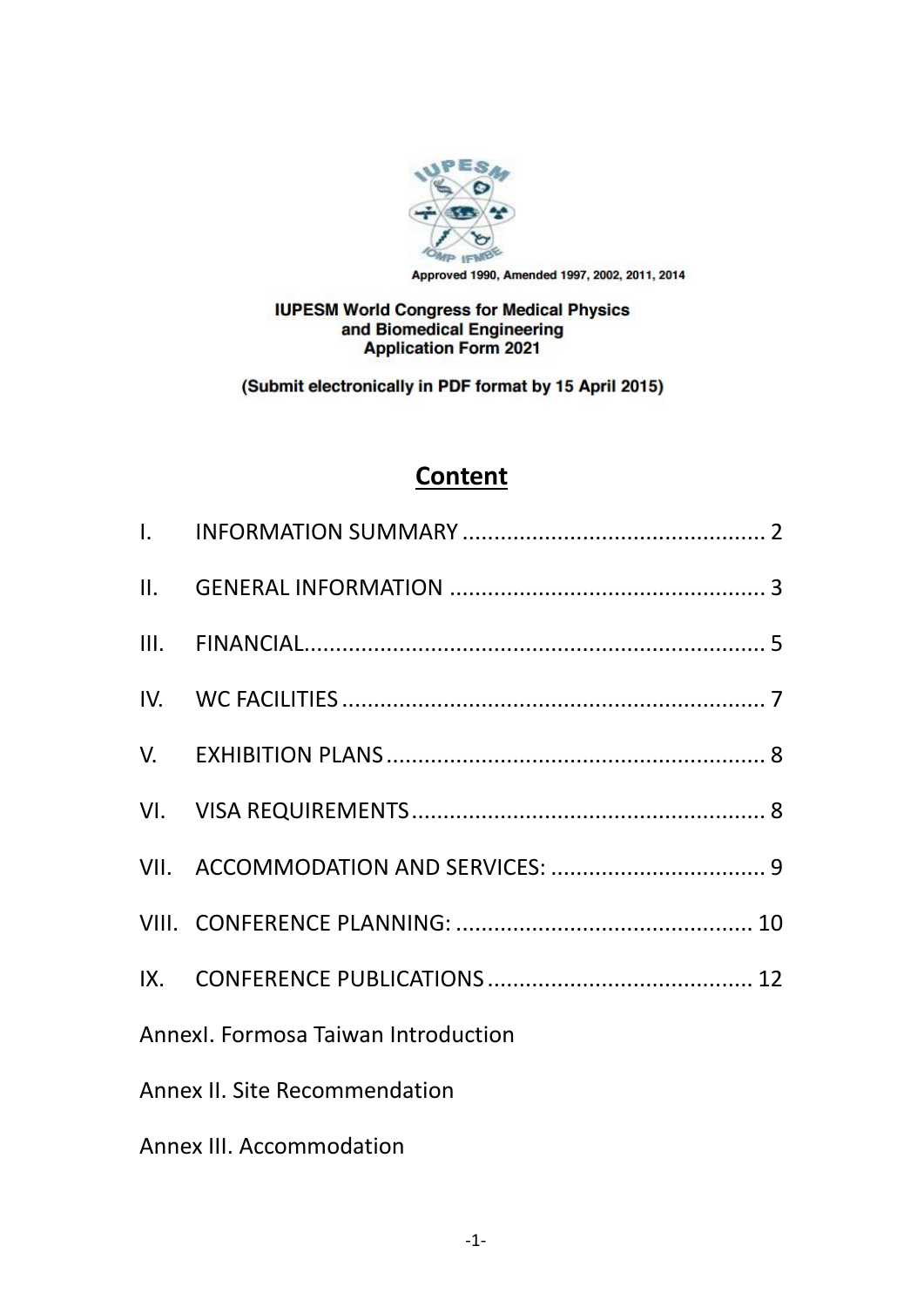#### <span id="page-1-0"></span>**I. INFORMATION SUMMARY**

The Chinese Society of Medical Physics, Taipei (CSMPT) and Taiwanese Society of Biomedical Engineering (TSBME) propose to host the IUPESM 2021 World Congress (WC-2021). The venue of the proposed WC-2021 will be held atthe Taipei International Convention Center (TICC) on June 13-18, 2021. The submission has been made to IUPESM WC-2021 only.

The estimated total cost of WC-2021 will be US\$ 1,330,000. The estimated revenues of WC-2021 will be US\$1, 440,000 which includes incomes from registration fees, commercial exhibitions, and sponsorships from the Ministry of Economic Affairs, the Tourism Bureau, Ministry of Transportation and Communication, the Ministry of Health and Welfare and Taipei City Government, Taiwan. A total of US\$ 70,000 will be allocated to IFMBE. The estimated full registrants will be 500 local attendees and 1500 international attendees including 800 from developing countries.

Taipei has an extensive and well–developed infrastructure system in all aspects. The proposed site will be at the Taipei International Convention Center (TICC) in the center of Taipei in which it is one of the most convenient, safe and friendly city in the world. TICC was built aiming to meet all of the requirements for holding international conferences with sufficient spaces and professional facilities covering with userfriendly accessibility for disabled attendees. There are also full of high quality and convenient accommodations around TICC. On-site provisions are with staffs having adequate English communication ability to provide helps.

IUPESM WC-2021 will be arranged into two parallel sessions in biomedical engineering and medical physics. A total of 26 scientific sessions of which 6-8 are concurrent will be scheduled. In addition, there will be 3-5 special sessions, 3-5 tutorials in the fields of new technology, educational and Global regulations, 10 workshops or mini-symposiums.

CSMPT and TSBME are two active societies with extensive experiences to regularly hold and organize domestic and international conferences such as the 9th Asia-Pacific Conference on Medical and Biological Engineering 2014 and the Asia Oceania Federation of Organizations for Medical Physics 2010. This assures that the union of CSMPT and TSBME is capable of holding the 2021 World Congress in Taipei. We sincerely welcome all of the IOMP and IFMBE-affiliated societies and delegates to join with us the WC-2021. We assure each attendee will not only gain fruitful academic exchanges in medical physics and biomedical engineering, but also enjoy unforgettable culture and sightseeing experiences in Taiwan.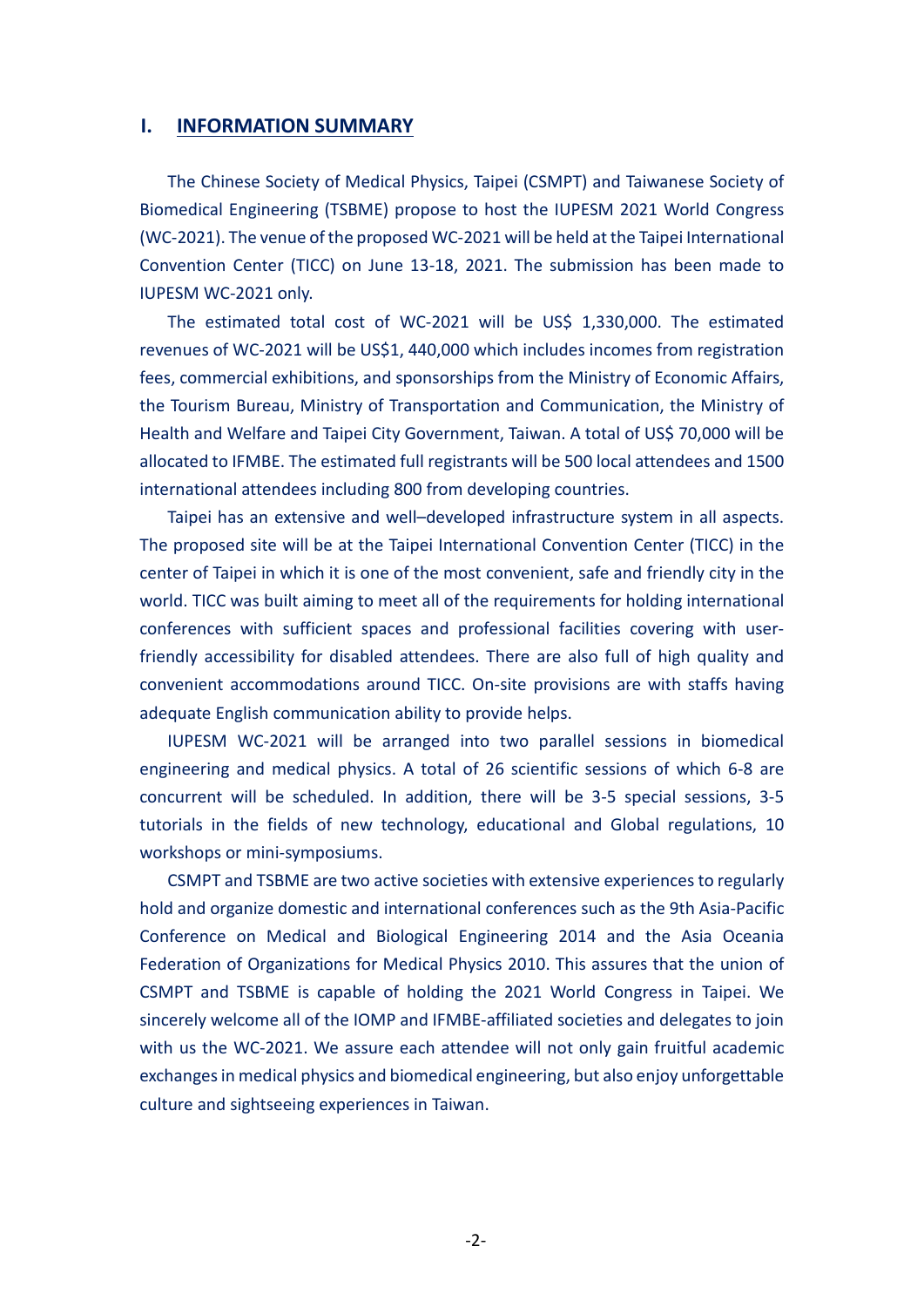### <span id="page-2-0"></span>**II. GENERAL INFORMATION**

- 1. Names and address of host organizations (Must include an IFMBE member and an IOMP member from the same nation with both Societies in good standing at this time):
	- Name 1: **Chinese Society of Medical Physics, Taipei** Address: Wan Fang Hospital, No.111, Xinglong Road, Section 3, Wenshan District, Taipei 116, Taiwan.
	- Name 2: **Taiwanese Society of Biomedical Engineering** Address: 1, University Rd., East District, Tainan 70101, Taiwan.
- 2. Proposed site and dates of the 2021 IUPESM World Congress (WC 2021)(please show dates of possible conflicting conferences and any significant religious or national holidays)
	- **Site: Taipei International Convention Center (TICC)** [http://www.ticc.com.tw/index\\_en.aspx?lang=en-US](http://www.ticc.com.tw/index_en.aspx?lang=en-US)
	- Date: June 13-18, 2021
- 3. Other national groups collaborating:
	- **Taiwanese Society for Molecular Imaging**
	- **Taiwan Medical and Biotech Industry Association**
	- **•** Institute for Biotechnology and Medicine Industry
	- **Taiwan Society of Biomechanics in Sports**
	- Taiwan Society of Ultrasound in Medicine
	- **•** Taiwan Orthopaedic Association
	- Biomaterials and Controlled Release Society & Controlled Release Society Taiwan Local Chapter
	- Taiwan Association for Medical Informatics
- 4. Has a submission for this meeting been made to any other international organization? If so, identify organization and date of submission.
	- None.
- 5. What aspects of the World Congress (WC) are to be handled by commercial conference organizers?
	- If the application is accepted, aspects including promotion, exhibition, hotel accommodation, touring, registration, and paper submission will be considered to be handled by professional commercial conference organizers.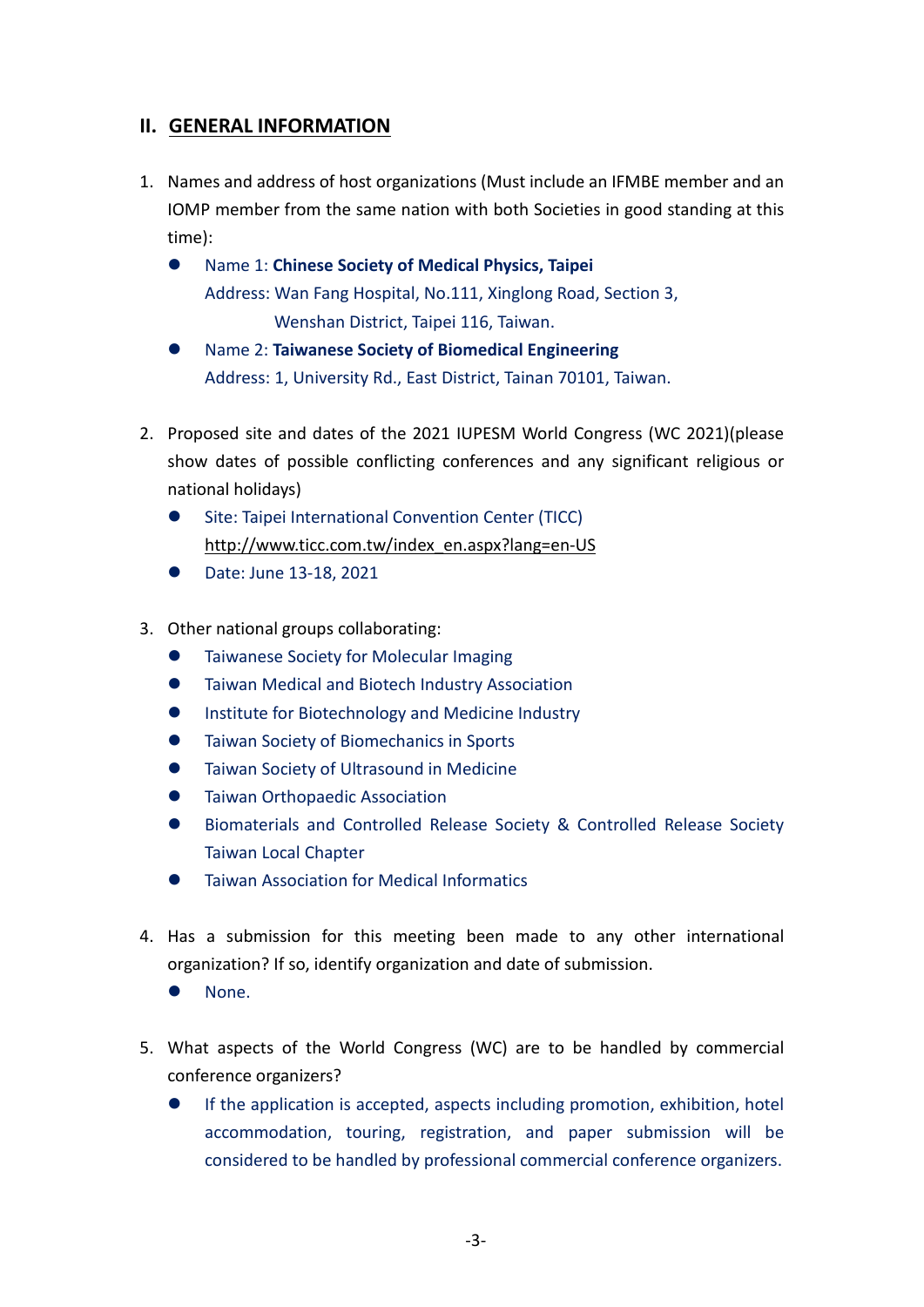- 6. Local contact information:
	- **IFMBE-affiliated society:** 
		- Taiwanese Society of Biomedical Engineering
		- President: CHEN, Jia-Jin (jasonbiolab@gmail.com)
		- Secretary General : WANG, Shyh-Hau (shyhhau@mail.ncku.edu.tw)
		- Chair of International Collaboration Committee: Lin, Kang-Ping (kplin@cycu.edu.tw)
	- IOMP-affiliated society:
		- Chinese Society of Medical Physics, Taipei
		- President: Shiau, An-Cheng (shiau158@ms22.hinet.net)
		- Secretary General: Chen, Chiu Ping (chiuping@w.tmu.edu.tw)
		- Consultant: Lin, Kang-Ping (kplin@cycu.edu.tw)
- 7. Members and affiliations of the provisional Congress Organizing Committee.

|  | <b>Congress Organizing Committee Members:</b> |
|--|-----------------------------------------------|
|--|-----------------------------------------------|

| Position                  | Name                                                           | Organization                                              |
|---------------------------|----------------------------------------------------------------|-----------------------------------------------------------|
| <b>General Director</b>   | <b>Shiau, An Cheng</b>                                         | Medical Physics department,                               |
|                           |                                                                | Koo Foundation Sun Yat-Sen Cancer Center                  |
|                           | Chen, Jia-Jin                                                  | Department of Biomedical Engineering,                     |
|                           |                                                                | <b>National Cheng Kung University</b>                     |
| <b>Secretary General</b>  | <b>Chen, Chiu-Ping</b>                                         | <b>Radiation Oncology Department,</b>                     |
|                           |                                                                | <b>Wan Fang Hospital</b>                                  |
|                           | <b>WANG, Shyh-Hau</b>                                          | Department of Computer Science and information            |
|                           |                                                                | Engineering,                                              |
|                           |                                                                | <b>National Cheng Kung University</b>                     |
| International             | <b>Lin, Kang-Ping</b><br>Department of Electrical Engineering, |                                                           |
| <b>Advisory Committee</b> | Chung Yuan Christian University                                |                                                           |
| <b>General Affairs</b>    | Jiang, Ching-Fen<br>Department of Biomedical Engineering,      |                                                           |
| Committee                 | <b>I-Shou University</b>                                       |                                                           |
| <b>Scientific Program</b> | Yeh, Chih-Kuang                                                | &<br><b>Biomedical</b><br>Engineering<br>Department<br>0f |
|                           |                                                                | <b>Environmental Sciences,</b>                            |
|                           |                                                                | <b>National Tsing Hua University</b>                      |
| Social Program            | <b>Hsieh, Ming-Fa</b>                                          | Department of Biomedical Engineering,                     |
|                           |                                                                | Chung Yuan Christian University                           |
| <b>Facilities</b>         | Chih-<br>Huang,                                                | Department of Biomedical Engineering,                     |
| Committee                 | <b>Chung</b>                                                   | National Cheng Kung University                            |
| <b>Local Organizing</b>   | <b>Hsu, Rui-Ting</b>                                           | School of Dentistry, Dept. of Medicine                    |
| Committee                 |                                                                | <b>China Medical University</b>                           |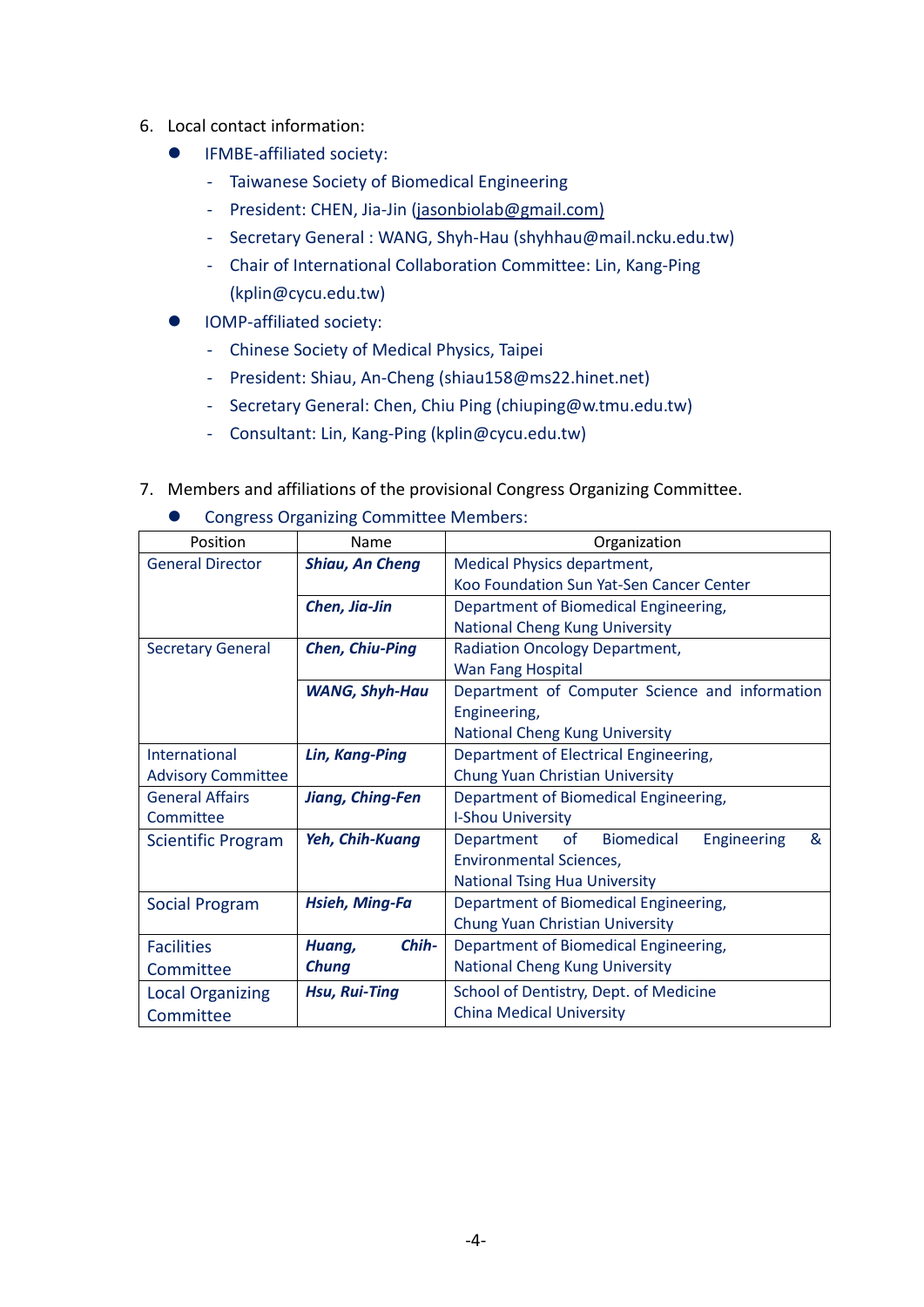## <span id="page-4-0"></span>**III. FINANCIAL (please give all estimates in US dollars)**

1. A budget must be presented to the CCC and the Treasurers of the IUPESM, IOMP and IFMBE two years, one year and six-months before the WC. The CCC must approve the budget one year before the WC based on the recommendations of the IUPESM, IOMP and IFMBE Treasurers.

# Proposed registration fee: (Provide info on fee structure) From US\$250 to US\$1100

| <b>FULL REGISTRATION</b>       | <b>EARLY</b>        | <b>REGULAR</b>      | <b>LATE/ONSITE</b>  |
|--------------------------------|---------------------|---------------------|---------------------|
|                                | <b>REGISTRATION</b> | <b>REGISTRATION</b> | <b>REGISTRATION</b> |
| Member*                        | \$800 USD           | \$920 USD           | \$1100 USD          |
| <b>Non-Member</b>              | \$950 USD           | \$1150 USD          | \$1250 USD          |
| <b>Developing Nation</b>       | \$350 USD           | \$420 USD           | \$500 USD           |
| <b>Member</b>                  |                     |                     |                     |
| <b>Developing Nation Non-</b>  | \$400 USD           | <b>\$470 USD</b>    | \$550 USD           |
| <b>Member</b>                  |                     |                     |                     |
| <b>Student/Retire</b>          | \$400 USD           | \$475 USD           | \$560 USD           |
| <b>Accompanying Person</b>     | \$250 USD           | \$300 USD           | \$350 USD           |
| <b>Single Day Registration</b> | \$350 USD           | \$420 USD           | \$500 USD           |

### ● Estimation of Delegate numbers: 2000

| <b>Full registrants:</b>                 | 1500 |
|------------------------------------------|------|
| Including Developing country delegates & | 800  |
| Retirees                                 | 50   |
| <b>Students:</b>                         | 500  |

Note: Estimation of geographic distribution of delegates:

- Local: 700

International (by region): Asia: 300 / EU:300 / North America: 300 / South & Latin America : 300 Others: 100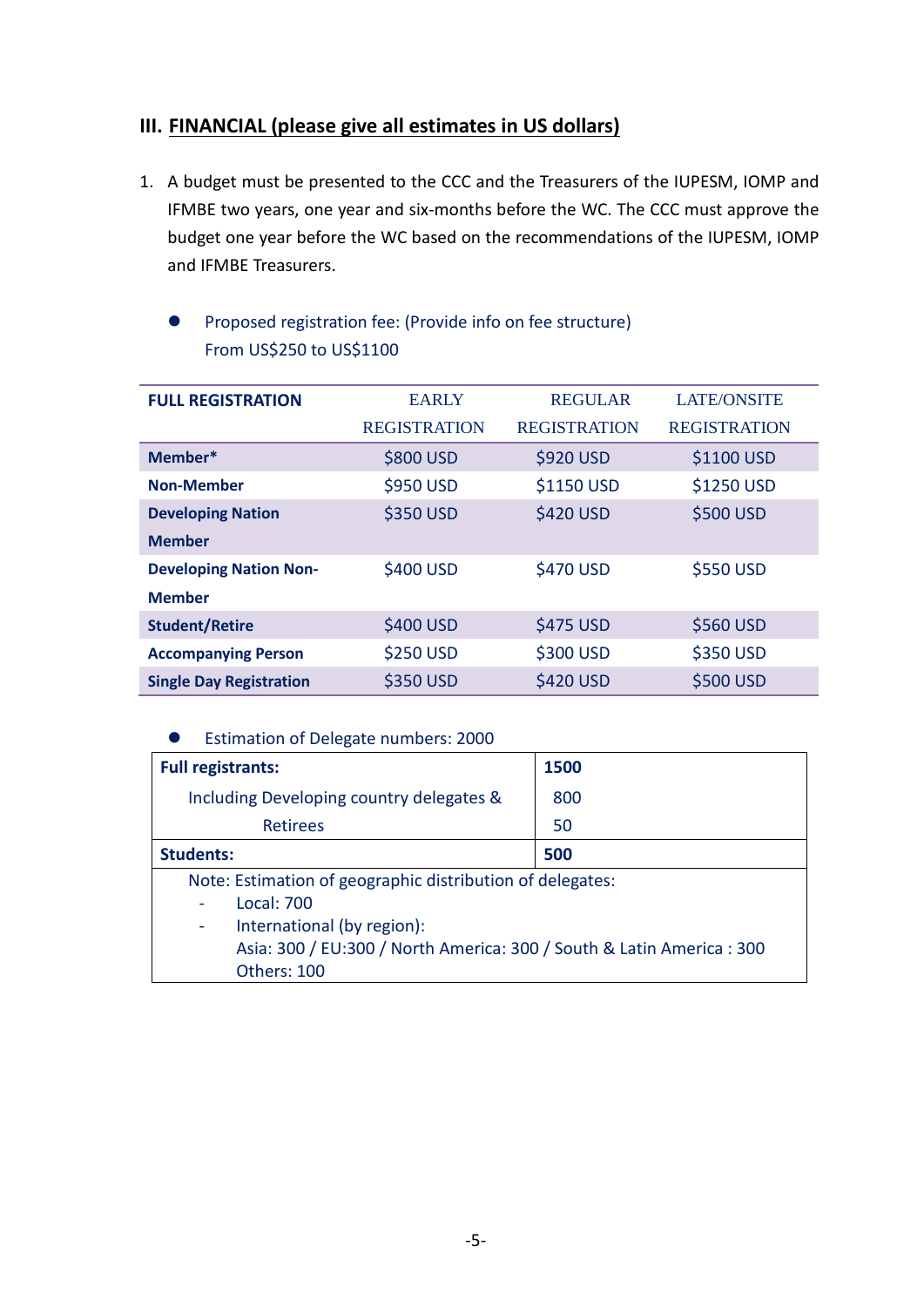#### **Budget List**

| <b>Estimated total cost of</b>               | US\$ 1,330,000                                          |               |
|----------------------------------------------|---------------------------------------------------------|---------------|
| WC:                                          |                                                         |               |
|                                              | Venue Rental- TICC & TWTC Exhibition Hall (US\$300,000) |               |
|                                              | Venue Décor                                             | (US\$200,000) |
|                                              | Audio/Visual Equipment                                  | (US\$120,000) |
|                                              | <b>Printed Material</b>                                 | (US\$80,000)  |
|                                              | F&B                                                     | (US\$200,000) |
|                                              | Social Program                                          | (US\$80,000)  |
|                                              | <b>Temporary Manpower</b>                               | (US\$50,000)  |
|                                              | <b>Commercial Exhibition</b>                            | (US\$50,000)  |
|                                              | <b>Others</b>                                           | (US\$100,000) |
|                                              | <b>PCO Consultation</b>                                 | (US\$150,000) |
| <b>Estimated revenues of</b>                 | US\$1, 440,000                                          |               |
| WC:                                          |                                                         |               |
| of<br>Estimation<br>registration<br>revenues | US\$1,250,000                                           |               |
| Other sources of                             | US\$190,000                                             |               |
| revenues                                     | Ministry of Economic Affairs (up to US\$40,000)         |               |
|                                              | Ministry of Health and Welfare (up to US\$30,000)       |               |
|                                              | Tourism Bureau, Ministry of Transportation and          |               |
|                                              | Communication (up to US\$25,000)                        |               |
|                                              | Taipei City Government (up to US\$15,000)               |               |
|                                              | Commercial Exhibition (US\$80,000)                      |               |
| <b>Estimated</b><br>net<br>profit            | US\$110,000                                             |               |
| from WC:                                     | - US\$ 70,000 for IFMBE                                 |               |
|                                              | - US\$ 40,000 for 2 host organizations                  |               |

#### 2. Who will assume responsibility for a deflic?

- **•** Taiwanese society of biomedical Engineering
- Chinese society of medical physics, Taipei
- 3. Will an advance be required beforehand?
	- Not yet
- 4. What kind of insurance (liability, personal, third party) will you have?
	- Liability, personal, third party liability.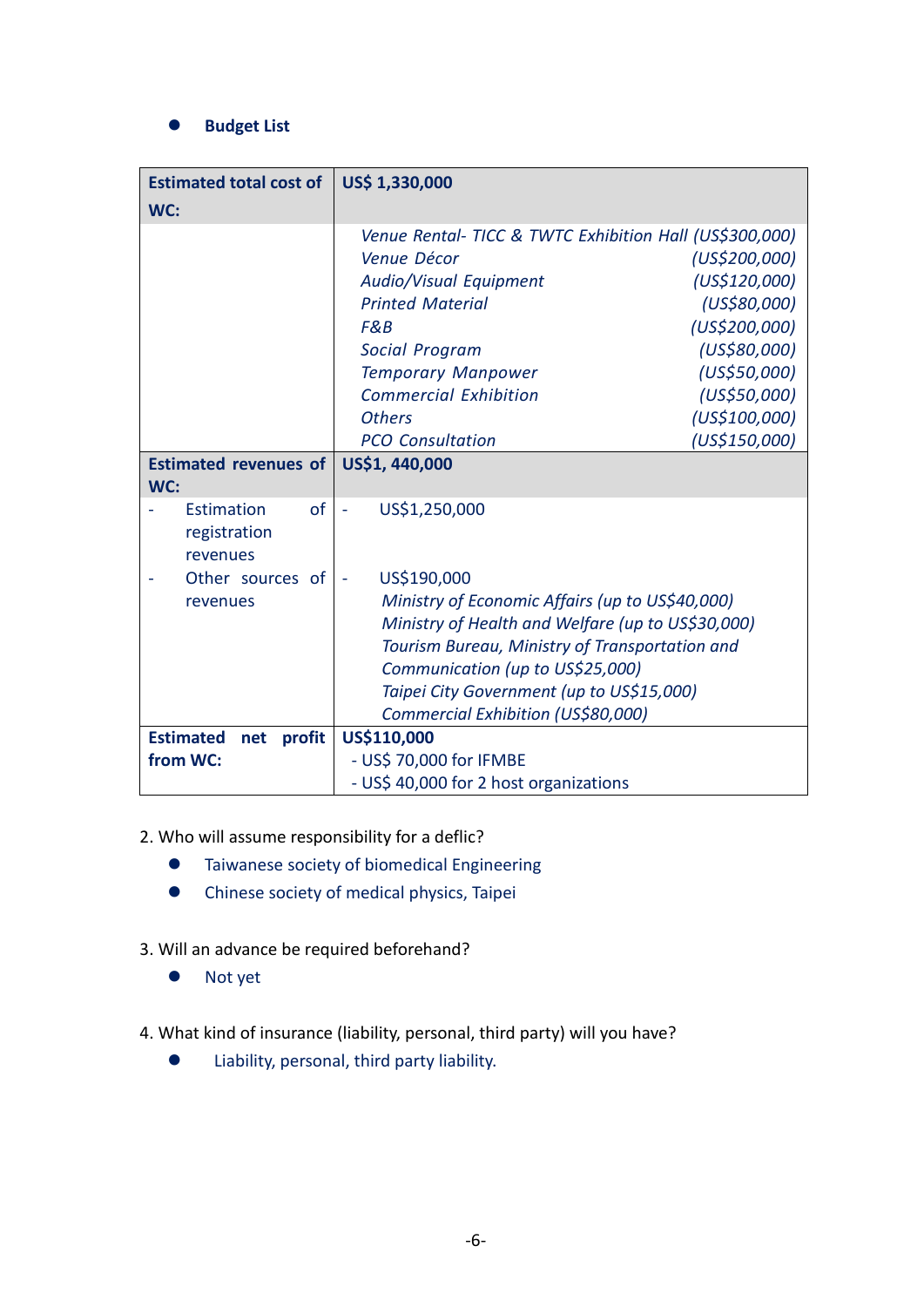### <span id="page-6-0"></span>**IV. WC FACILITIES**

- 1. Proposed location, show proposed site plan, room sizes for scientific sessions, poster sessions, the exhibition hall and for social events.
	- The proposed location is **Taipei International Convention Center (TWTC)**. Convention room map and floor plan may be downloaded respectively at http://www.ticc.com.tw/Content/Download/index.aspx?PType=0&lang=enus&Sort=2 and http://www.ticc.com.tw/Content/Download/index.aspx?PType=0&lang=enus&Sort=2. More info about site Recommendation can be found at Page 5 to 10 in the Annex II.
- 2. Number of parallel sessions that can be accommodated.
	- 6-8 sessions.
- 3. Identify rooms (size and capacity) that can accommodate the opening and closing ceremonies and the General Assemblies for IUPESM, IOMP and IFMBE.
	- 640 m<sup>2</sup> / 744 people per room for the opening and closing ceremonies.
	- 113 m<sup>2</sup> / 60 people per room for the General Assemblies.
- 4. Identify office space for IUPESM. IOMP and IFMBE with equipment for word processing, photocopying, email, internet and telephone.
	- 40 people per room with all the requirements as mentioned.
- 5. Provide a list of meetings, similar in size to the WC, together with names of the organizations that have used the facility in the previous 2 year.
	- [Taiwan Child Neurology Society](http://www.tcns.org.tw/) : The 13th Asian and Oceanian Congress of Child Neurology. May 14-17 2015
	- Taiwan Neurological Society: the 1stInternational Taiwanese Congress of Neurology (1stITCN) of the Taiwan Neurological Society (TNS). May 7-10 2015
	- Taiwan Society of Laboratory Medicine :the 31st World Congress of Biomedical Laboratory Science (IFBLS), OCT 3-7 2014
	- IEEE: The 26th IEEE International Conference on Micro Electro Mechanical Systems (IEEE MEMS 2013) , Jan 20-24 2013
- 6. Does the proposed WC location have access for disabled attendees?
	- -Yes, adequate disabled accessibility for disabled attendees is available.
- 7. Distance from the WC site to nearest major airport and mode and cost of transportation between airport and the WC site.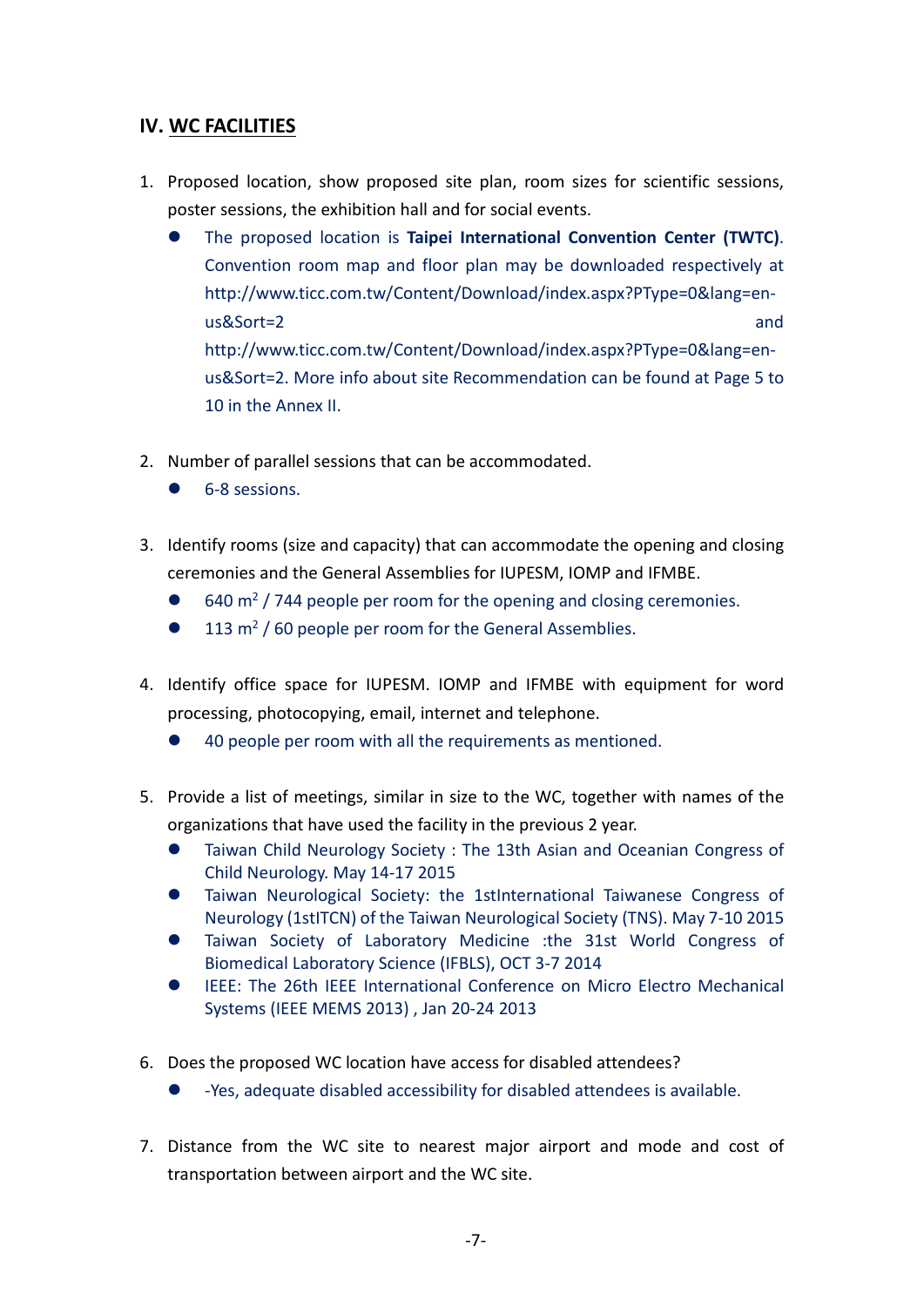- The nearest major airport is Taiwan Taoyuan International Airport.
- Mode: Bus, Taxi for around 1 hour / MRT for 35 minutes.
- Cost: Bus 5 USD; Taxi: 40 USD; MRT: 6 ~7USD.
- High Speed Rail (http://www5.thsrc.com.tw/en/) and railways (http://twtraffic.tra.gov.tw/twrail/English/e\_index.aspx) to all major cities in Taiwan.

### <span id="page-7-0"></span>**V. EXHIBITION PLANS**

- 1. Who will manage commercial exhibition sales and management?
	- Taiwanese Society of Biomedical Engineering
	- **•** Chinese Society of Medical Physics, Taipei
	- **•** Commercial Conference Organizers (optional)
- 2. What is the estimated size (area) of the commercial exhibit and how many booths (size of booths)?
	- 656  $m^2$  for the commercial exhibit
	- $\bullet$  385 booths / 3  $*$ 3 m<sup>2</sup>
- 3. What area is provided for scientific exhibitions?
	- **Taipei International Convention Center (TWTC)**, please read the Annex II. Site Recommendation from Page 5 to 10 for more information.
- 4. Show proposed site plan, giving location of commercial exhibitions.
	- **Taipei World Trade Center Exhibition Hall In (TWTC)**, please read the Annex II. Site Recommendation from Page 11 to 12 for more information.
- 5. Are the exhibition requirements compatible between your two national groups?
	- Yes, the exhibition requirements are compatible between the two host organizations and Prof. Lin, Kang-Ping will be the coordinator.

### <span id="page-7-1"></span>**VI. VISA REQUIREMENTS**

- 1. Please advise if there will be any potential visa limitations for any WC attendees?
	- The nationals of the following countries are eligible for the visa exemption program, which permits a duration of stay up to 90 days : Andorra, Australia (Effective from January 1, 2015 for one year) , Austria, Estonia, Finland, France, Germany, Greece, Hungary, Iceland, Ireland, Israel, Italy, Japan, Republic of Korea, Latvia, Liechtenstein, Lithuania, Luxembourg, Malta, Monaco, the Netherlands, New Zealand, Norway, Poland, Portugal,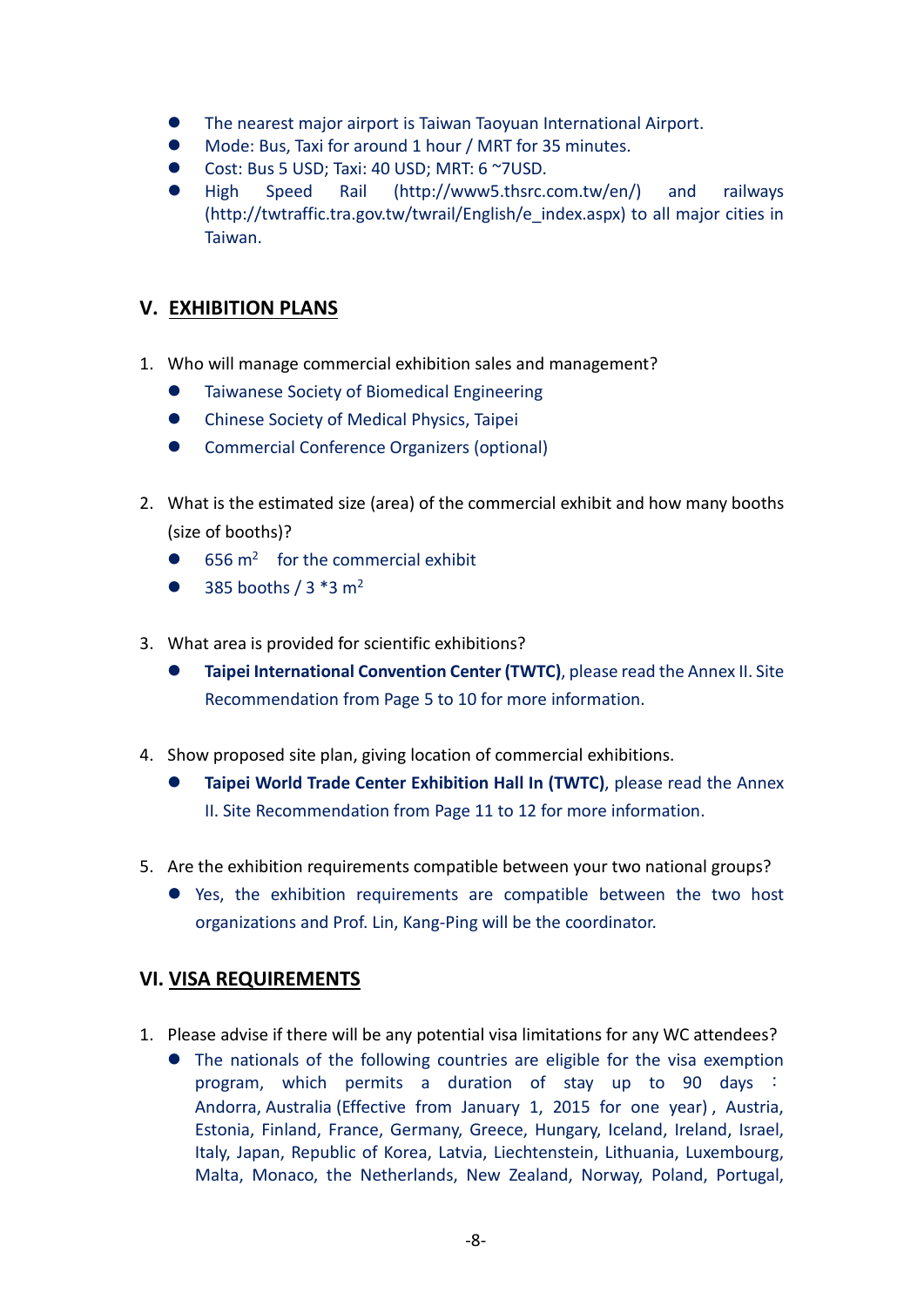Romania, San Marino, Slovakia, Slovenia, Spain, Sweden, Switzerland, U.K., U.S.A. and Vatican City State.

- The nationals of the following countries are eligible for the visa exemption program, which permits a duration of stay up to 30 days: Malaysia, Singapore.
- Please also check the website of Ministry of Foreign Affairs ,Taiwan: <http://www.mofa.gov.tw/default.html>
- 2. What type assistance will you give for obtaining visas if required?
	- **Invitation Letter / Registration Statement (Proof)**
	- Adequate assistance will be offered for further visa issue.

### <span id="page-8-0"></span>**VII. ACCOMMODATION AND SERVICES:**

| Hotels:                   | Number of rooms: 853                     |
|---------------------------|------------------------------------------|
| <b>Grand Hyatt Taipei</b> | Distance from site: 0.1km, 2 min by walk |
| (★★★★★)                   | Single Room: NTD7,300 (Approx. 245 USD)  |
|                           | Double Room: NTD9,100 (Approx. 305 USD)  |
|                           |                                          |

1-2.

| Hotels:                 | Number of rooms: 420                    |
|-------------------------|-----------------------------------------|
| Far Eastern Plaza Hotel | Distance from site: 10 min by car / MRT |
| (★★★★★)                 | Single Room: NTD8,505(Approx. 285 USD)  |
|                         | Double Room: NTD9,205 (Approx. 307 USD) |

1-3.

| Hotels:  | Number of rooms: 405                     |
|----------|------------------------------------------|
| W Taipei | Distance from site: 10 min by walk       |
| (★★★★★)  | Single Room: NTD10,925(Approx. 360 USD)  |
|          | Double Room: NTD12,190 (Approx. 405 USD) |

Note: (1) provide range of 5-star to budget hotels

 (2) 78 rooms are to be provided for designated persons (IUPESM, IFMBE, IOMP Officers), the two IUPESM Merit Award winners, plus the IOMP and IFMBE award winners.

#### 2-1.

| Hostels:                       | Number of rooms: 95                     |
|--------------------------------|-----------------------------------------|
| <b>Pacific Business Center</b> | Distance from site: 5 min on foot       |
| $(\bigstar \bigstar \bigstar)$ | Single Room: NTD4,000(Approx. 140 USD)  |
|                                | Double Room: NTD5,000 (Approx. 170 USD) |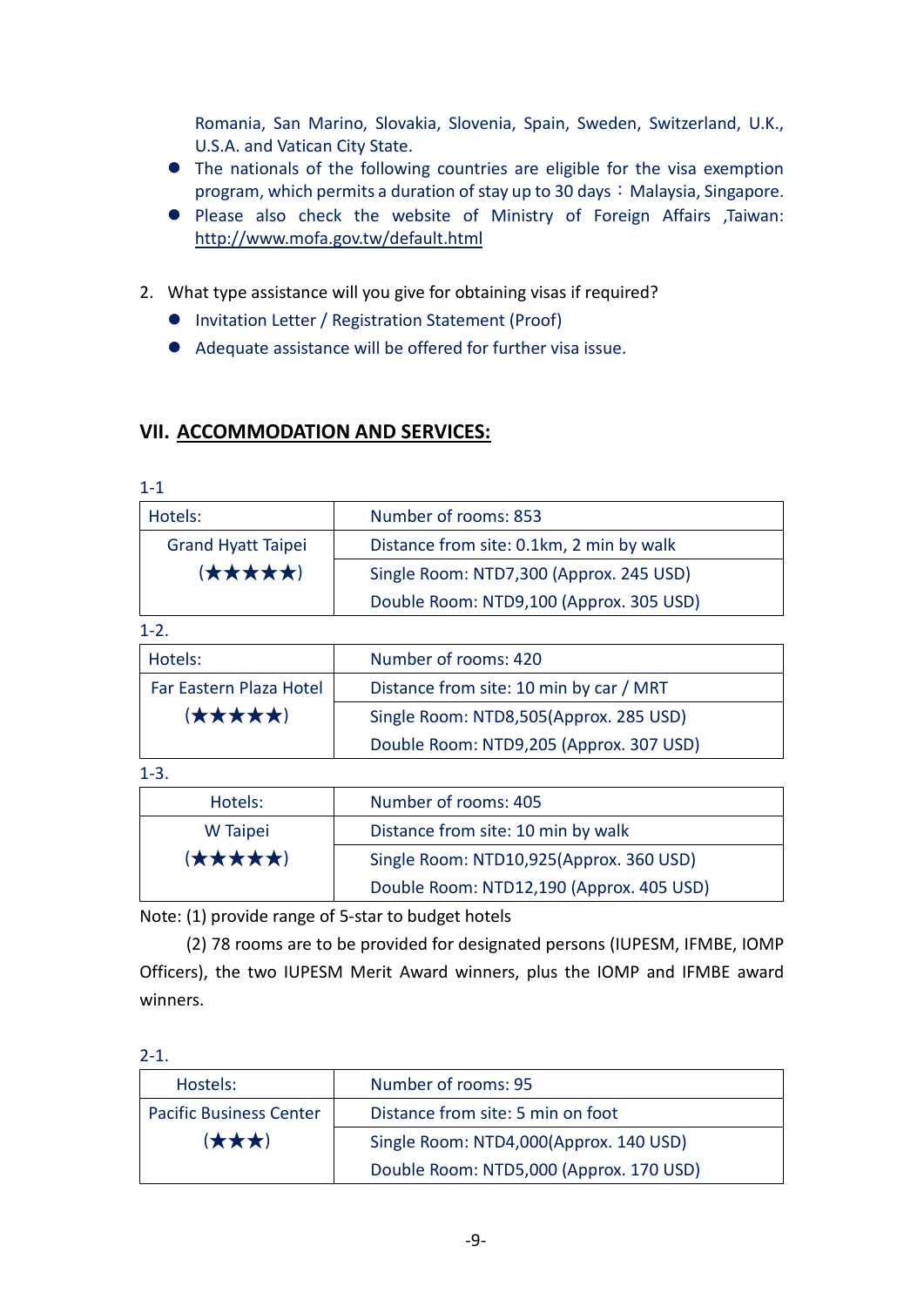2-2.

| Hostels:    | Number of rooms: 88                     |
|-------------|-----------------------------------------|
| At Boutique | Distance from site: 3 min on foot       |
| (大大大)       | Single Room: NTD5,500(Approx. 180 USD)  |
|             | Double Room: NTD6,500 (Approx. 215 USD) |

2-3.

| Hostels:   | Number of rooms:113                     |
|------------|-----------------------------------------|
| Home Hotel | Distance from site: 5-10 min on foot    |
| (大大大)      | Single Room: NTD5,500(Approx. 180 USD)  |
|            | Double Room: NTD6,500 (Approx. 215 USD) |

- 3. Transportation facilities between accommodation and meeting site:
	- Bus, Metro, Taxi, Public Bike, Bus designed for disable people, On Foot.
- 4. Meal service facilities at:
	- WC site: Taipei Garden Café / Restaurant
	- Hostels: restaurants
- 5. On-site provisions for currency exchange, travel agent, message center, photocopy and internet access.
	- All the requirements are available in and around the WC site and hotels and hostels.
- 6. Disabled accessibility
	- Adequate facilities for disabled accessibility.

### <span id="page-9-0"></span>**VIII.CONFERENCE PLANNING:**

#### **Language:**

- English is the official language of the World Congress.
- 1. Will it be necessary to provide translation services for local attendees? (simultaneous or post hoc script)
	- All the local attendees are capable of communication in English.
	- Translation services will be provided by individual requirement and to be paid.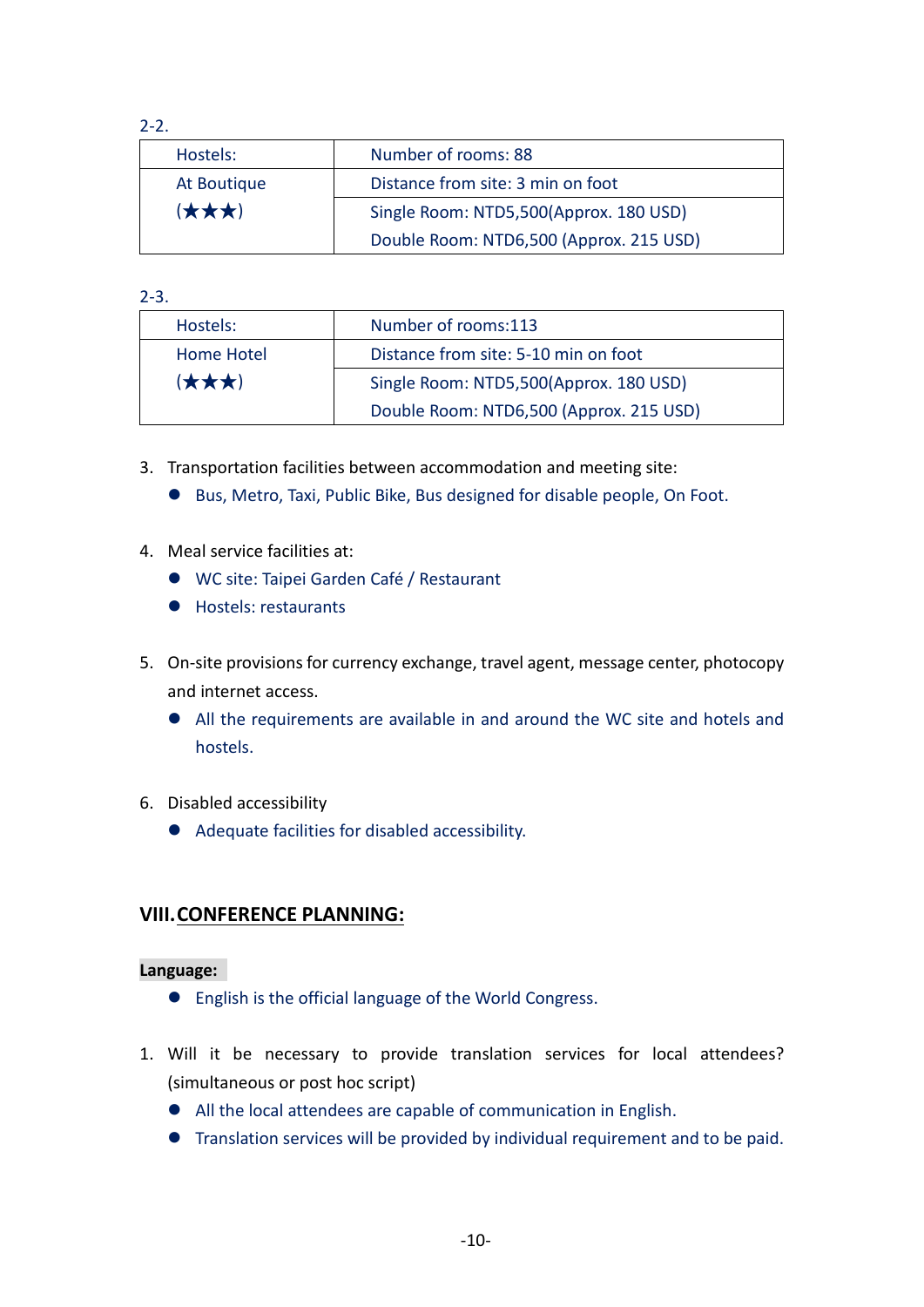#### **Scientific Sessions:**

- 1. How you intend to schedule both biomedical engineering and medical physics sessions?
	- The sessions will be scheduled for 6 days and conducted parallelly.
- 2. Will you have separate or combined program committees?
	- Yes, we will have combined program committees.
- 3. Comments on management of a combined meeting.
	- The management of a combined meeting is brainstorming and efficient.
- 4. How many simultaneous sessions?
	- 6-8 simultaneous sessions are available.
- 5. How many total sessions?
	- 26 total sessions are available.
- 6. Will there be any special sessions, tutorials and workshops, etc?
	- Yes, there will be 3-5 special sessions, 3-5 tutorials in the fields of new technology, educational and Global regulations, 10 workshops or mini symposiums.
- 7. What amount has been budgeted for support of keynote speakers?
	- 10 keynote speakers/ each of them will be offered with daily stipend (200 USD/per day) for 5 days and exempt for paying registration fees.
- 8. How many session rooms are available
	- 100 people size: 4 rooms 300 people size: 1 rooms
		-
	- 200 people size: 2 rooms 500 people size: 2 rooms
- 
- 9. Outline the Companion program (This is an important component of the WC):
	- **Organization Committee List**
	- **•** Program Summary
	- Keynote Speakers Abstract
	- **Special Sessions List**
	- **O** Notice
- 10. Will tours of hospitals, laboratories, etc. be offered?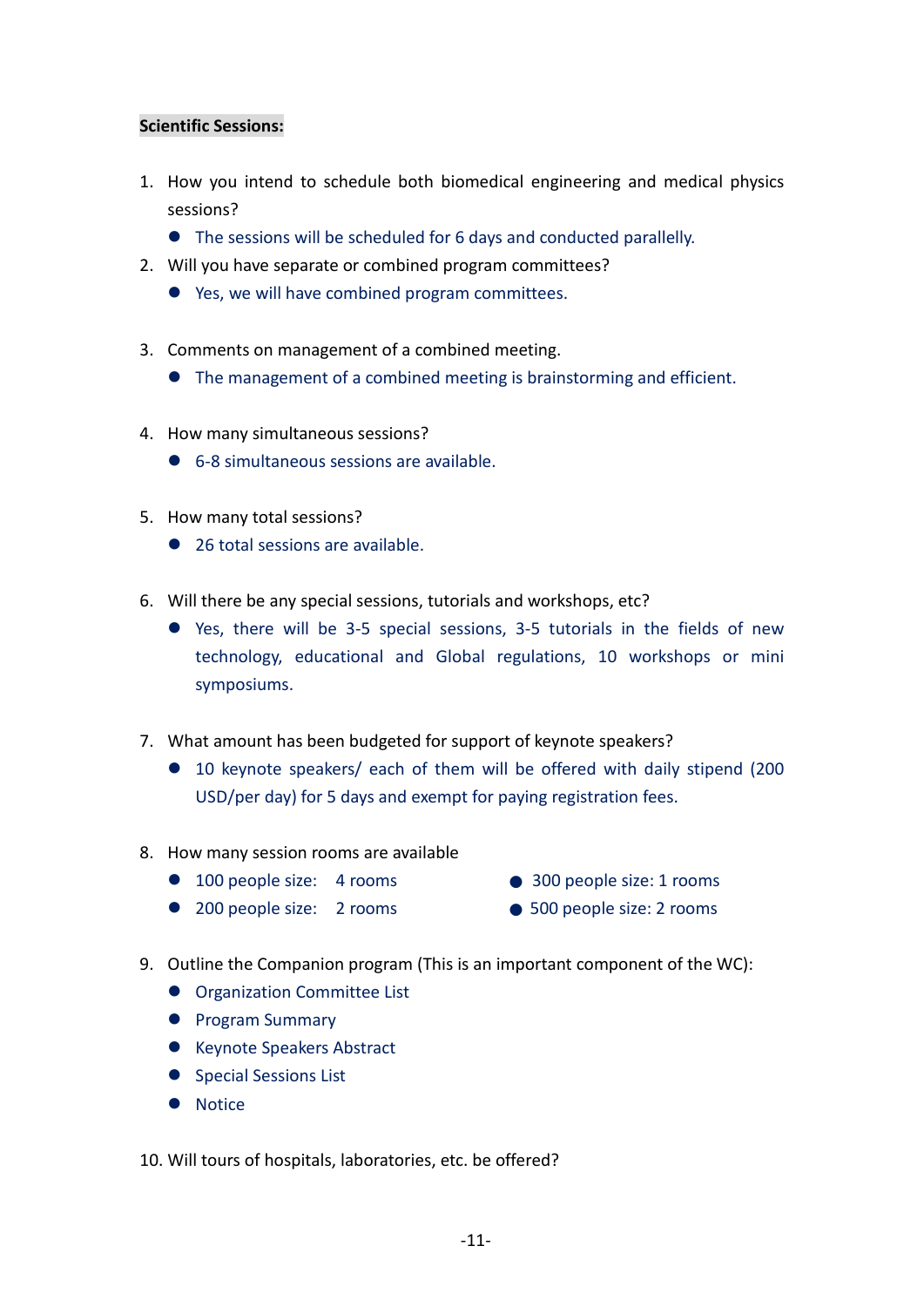- Yes, tours of hospitals, laboratories, etc. will be offered.
- 11. Will you schedule separate or combined professional tour programs?
	- Yes, combined professional tour programs will be scheduled.
- 12. Have you adequate staff for all the required services?
	- Yes, we have staffs with adequate English communication ability.
- 13. Describe your plans for peer review and paper selection.
	- The grade will be from 1-5. (5 is the highest)
	- 2 peer reviewers for each paper, which will be accepted with average grade above 3.
	- The program chair will make final decision for paper selection.
	- Oral presentation (grade 5)
	- Poster presentation (grade 3 or 4)

### <span id="page-11-0"></span>**IX. CONFERENCE PUBLICATIONS**

- 1. Preliminary mailings should include the title of the WC together with the appropriate number in the IFMBE and IOMP conference series.
- 2. You are expected to produce the following publications in English:

1<sup>st</sup> Announcement 2<sup>nd</sup> Announcement and Call for Papers Author's Kit Registration Bulletin Preliminary Program Final Program List of delegates with affiliations and email addresses Exhibits catalogue

- 3. The conference Digest must be available at the meeting Will the Digest be distributed in "paper" or "CD" format?
	- The Digest will be distributed in "CD" format.
	- Will the Digest include any full length tutorials or plenary lectures?
	- No, the Digest will not include any full length tutorials or plenary lectures.
- 4. Will it be free to registrations?
	- Yes, it will be free to registrations.